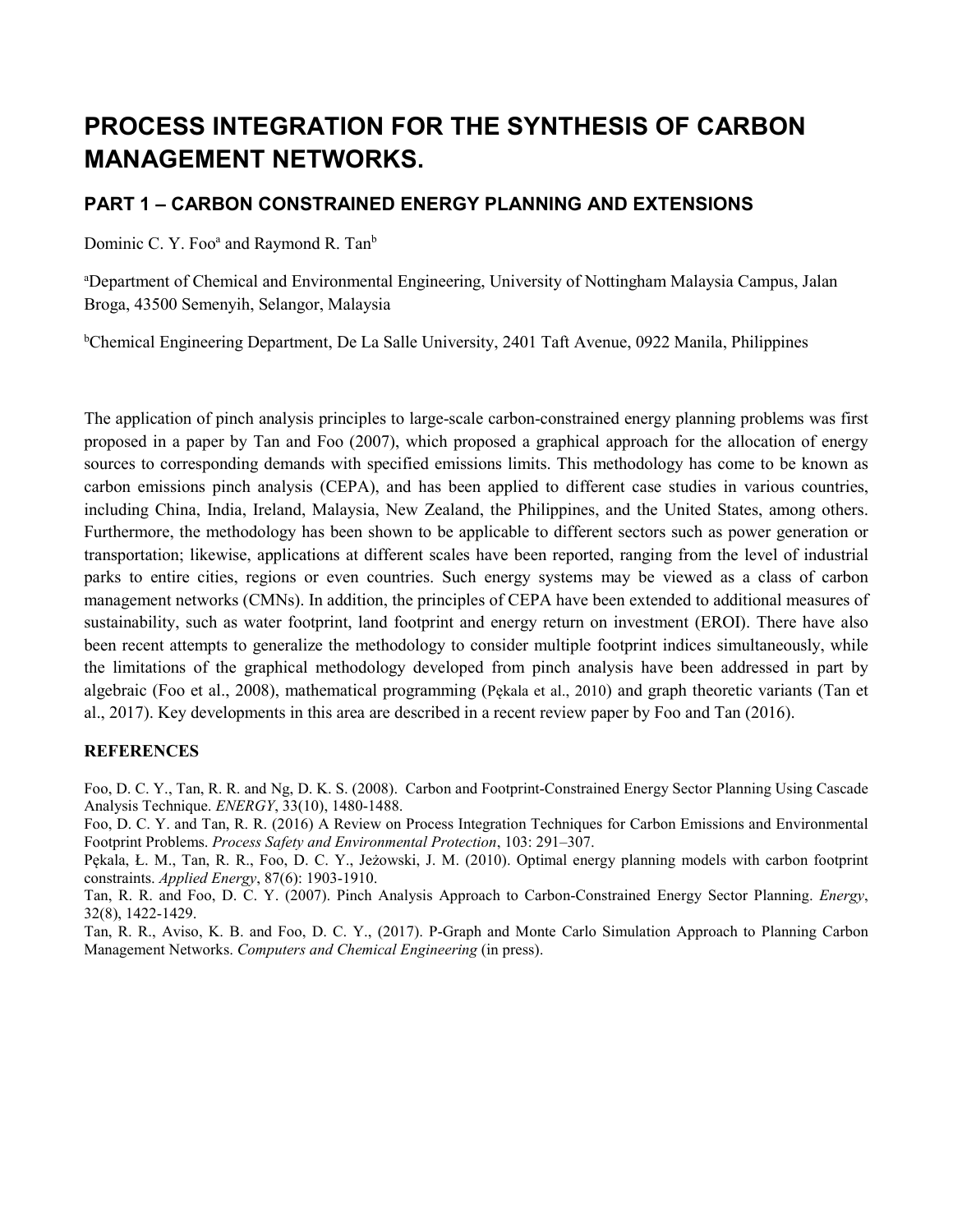## **Figures**



Figure 1: Sink-source representation for CEPA problem



Figure 2: Energy planning composite curves for CEPA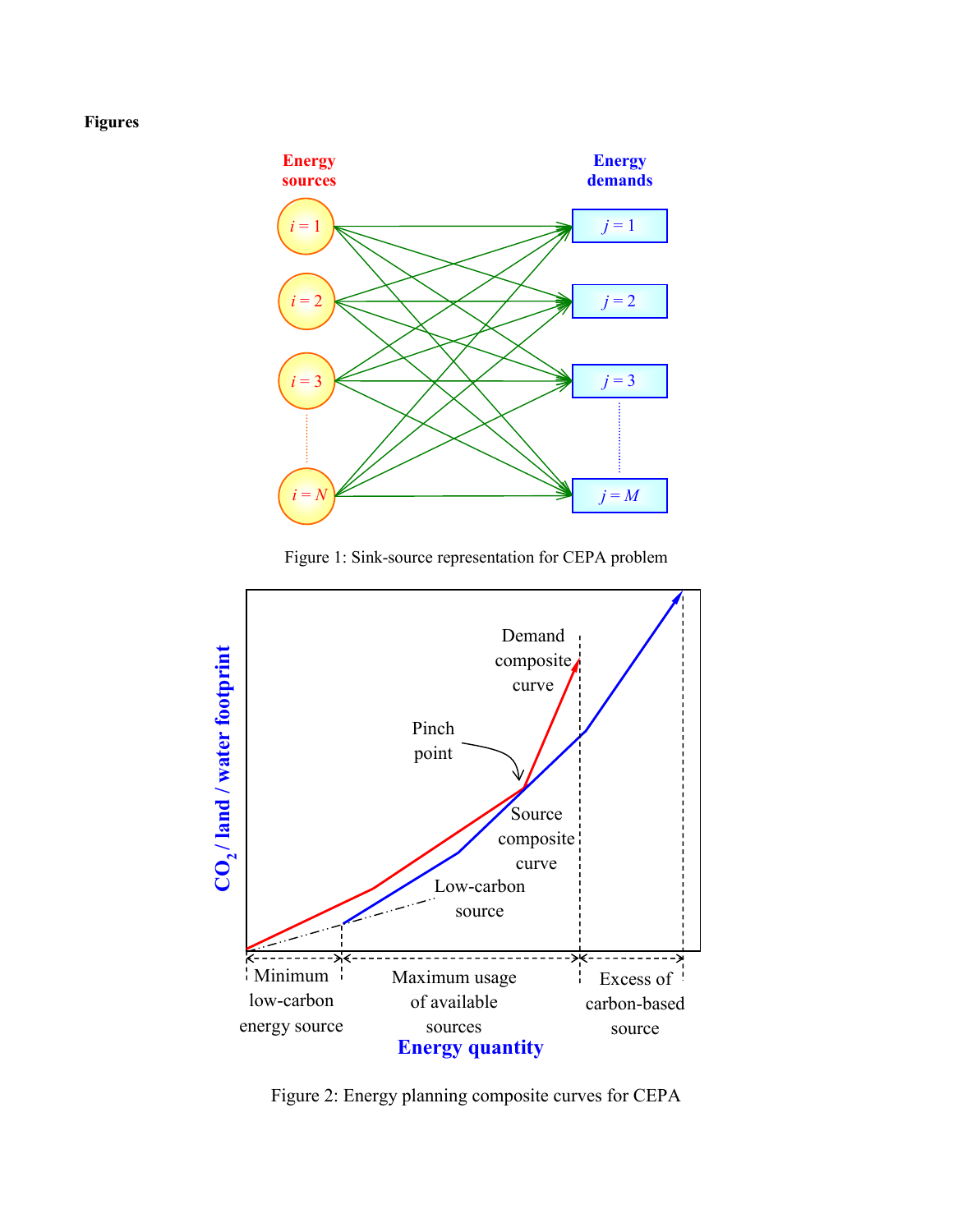# **PROCESS INTEGRATION FOR THE SYNTHESIS OF CARBON MANAGEMENT NETWORKS.**

## **PART 2 – CARBON SEQUESTRATION AND NEGATIVE EMISSIONS SYSTEMS**

Raymond R. Tan<sup>a</sup>, Dominic C. Y. Foo<sup>b</sup>

a Chemical Engineering Department, De La Salle University, 2401 Taft Avenue, 0922 Manila, Philippines

b Department of Chemical and Environmental Engineering, University of Nottingham Malaysia Campus, Jalan Broga, 43500 Semenyih, Selangor, Malaysia

Process integration methodology has made substantial contributions to climate change mitigation through reduction of emissions that naturally results from improved energy efficiency, as well as more recent applications of principles such as *carbon emissions pinch analysis* (CEPA). Nevertheless, such contributions are inherently limited to only minimizing carbon emissions from industrial activities within thermodynamic and stoichiometric limits. The steady increase in global greenhouse gas emissions may require more drastic measures in order to ensure stabilization of atmospheric  $CO<sub>2</sub>$  concentration to a safe level. Process integration principles can thus be applied to the synthesis and planning of *carbon management networks* (CMNs) focusing on carbon sequestration to achieve very low, or even negative, carbon emissions. For example, both pinch analysis (Shenoy and Shenoy, 2012; Diamante et al., 2014) and mathematical programming (Tan et al., 2010; Ooi et al, 2013b) approaches have been proposed for  $CO_2$  capture and storage (CCS) systems, where the fundamental problem is to match  $CO_2$ point sources with appropriate storage sinks. Recent work on  $CO<sub>2</sub>$  utilization has led to an extension of such methods to  $CO<sub>2</sub>$  capture, utilization and storage (CCUS) systems (Tapia et al., 2016). Furthermore, negative emissions systems based on bioenergy with CCS (BECCS) as well as biochar-based sequestration systems have been proposed as a means to actually remove  $CO<sub>2</sub>$  from the atmosphere, rather than just reducing emissions (Tan, 2016; Tan et al., 2017). As such systems develop, process integration principles can continue to be developed to aid in their planning and large-scale deployment.

### **REFERENCES**

Diamante, J. A. R., Tan, R. R., Foo, D. C. Y., Ng, D. K. S., Aviso, K. B. and Bandopadhyay S. (2014). Unified Pinch Approach for Targeting of Carbon Capture and Storage (CCS) Systems with Multiple Time Periods and Regions. *Journal of Cleaner Production*, 71: 67–74.

Ooi, R. E. H., Foo, D. C. Y., Tan, R. R., Ng, D. K. S. and Smith, R. (2013). Carbon Constrained Energy Planning (CCEP) for Sustainable Power Generation Sector with Automated Targeting Model. *Industrial & Engineering Chemistry Research*, 52: 9889-9896.

Shenoy A.U., Shenoy U.V. (2012). Targeting and design of energy allocation networks with carbon capture and storage. *Chemical Engineering Science*, 68: 313-327.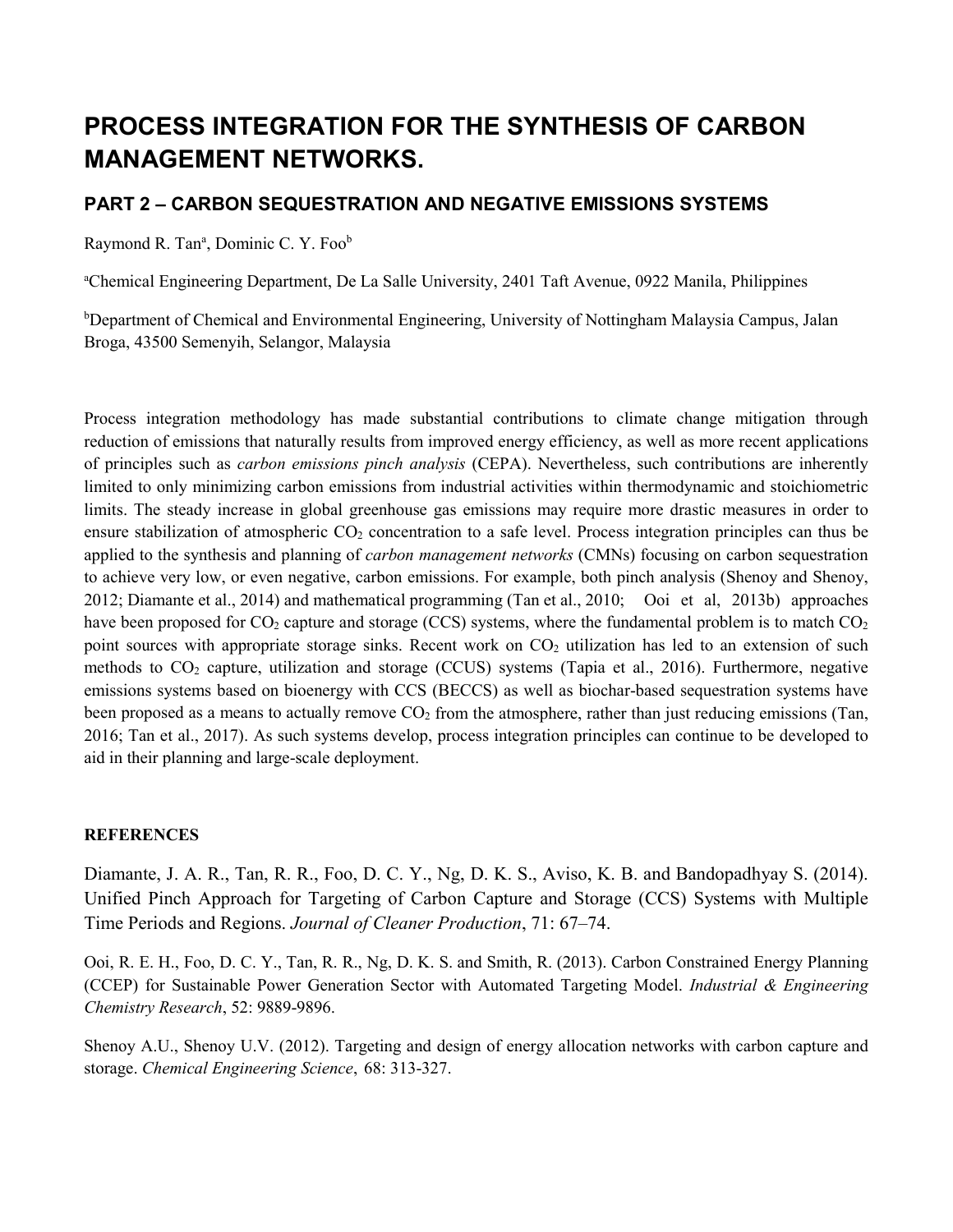Tan, R. R., Ng, D. K. S. Foo, D. C. Y. and Aviso, K. B. (2010). Crisp and Fuzzy Integer Programming Models for Optimal Carbon Sequestration Retrofit in the Power Sector. *Chemical Engineering Research and Design*, 88(12): 1580-1588.

Tan, R. R. (2016). A multi-period source–sink mixed integer linear programming model for biochar-based carbon sequestration systems. Sust. Prod. & Cons. 8, 57-63.

Tan, R. R., Bandyopadhyay, S. and Foo, D. C. Y. (2017). Pinch Analysis Approach to Optimal Planning Of Biochar-Based Carbon Management Networks. 6th International Symposium on Advanced Control of Industrial Processes (AdCONIP 2017), Taipei, Taiwan.

Tapia, J. F. D., Lee, J.-Y. Ooi, R. E. H., Foo, D. C. Y., and Tan, R. R. (2016). Design and Scheduling of CO<sub>2</sub> Capture, Utilization and Storage (CCUS) Operations as a Strip Packing Problem. *Process Safety and Environmental Protection*, 103: 358-372.